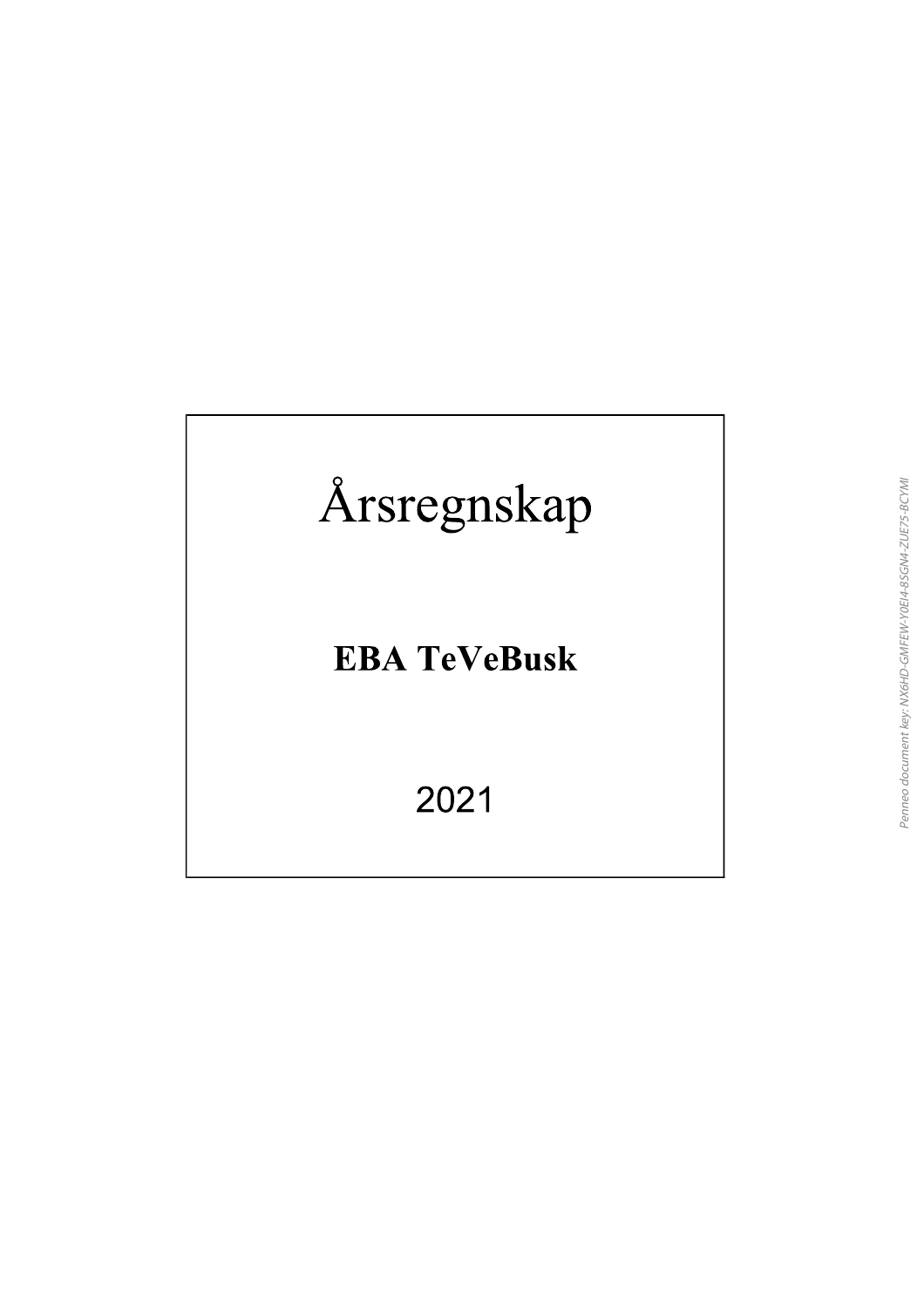# **EBA TeVeBusk** Resultatregnskap

| 150 231<br>149 252<br>Tilskudd opplæring og drift<br>2013811<br>Medlemskontingenter<br>1941123<br>Kurs- og seminarinntekter<br>161 163<br>92 856<br>Diverse inntekter<br>124 309<br>114 035<br>Sum driftsinntekter<br>2 308 519<br>2 438 261<br>Lønnskostnader<br>2, 3<br>1765648<br>1915247<br>Kurs- og seminarkostnader<br>72 409<br>129 158<br>Kostnader BKA/VOX-prosjekter<br>0<br>0<br>Årsmøtekostnader<br>0<br>$\Omega$<br>357 862<br>Kostnader kontordrift<br>462 223<br>$\overline{2}$<br>35 995<br><b>Driftsresultat</b><br>8 2 3 9<br><b>FINANSINNTEKTER OG FINANSKOSTNADER</b><br>6871<br>Renteninntekt<br>3 147<br>6871<br><b>Netto finansresultat</b><br>3 147<br><b>ÅRSRESULTAT</b><br>11 386<br>42 866<br><b>OVERFØRINGER</b><br>$-11386$<br>$-42866$<br>Overført til/fra annen egenkapital<br>-42 866<br>Sum overføringer<br>$-11386$ | NOTE DRIFTSINNTEKTER OG DRIFTSKOSTNADER | 2021 | 2020 |
|-------------------------------------------------------------------------------------------------------------------------------------------------------------------------------------------------------------------------------------------------------------------------------------------------------------------------------------------------------------------------------------------------------------------------------------------------------------------------------------------------------------------------------------------------------------------------------------------------------------------------------------------------------------------------------------------------------------------------------------------------------------------------------------------------------------------------------------------------------|-----------------------------------------|------|------|
|                                                                                                                                                                                                                                                                                                                                                                                                                                                                                                                                                                                                                                                                                                                                                                                                                                                       |                                         |      |      |
|                                                                                                                                                                                                                                                                                                                                                                                                                                                                                                                                                                                                                                                                                                                                                                                                                                                       |                                         |      |      |
|                                                                                                                                                                                                                                                                                                                                                                                                                                                                                                                                                                                                                                                                                                                                                                                                                                                       |                                         |      |      |
|                                                                                                                                                                                                                                                                                                                                                                                                                                                                                                                                                                                                                                                                                                                                                                                                                                                       |                                         |      |      |
|                                                                                                                                                                                                                                                                                                                                                                                                                                                                                                                                                                                                                                                                                                                                                                                                                                                       |                                         |      |      |
|                                                                                                                                                                                                                                                                                                                                                                                                                                                                                                                                                                                                                                                                                                                                                                                                                                                       |                                         |      |      |
|                                                                                                                                                                                                                                                                                                                                                                                                                                                                                                                                                                                                                                                                                                                                                                                                                                                       |                                         |      |      |
|                                                                                                                                                                                                                                                                                                                                                                                                                                                                                                                                                                                                                                                                                                                                                                                                                                                       |                                         |      |      |
|                                                                                                                                                                                                                                                                                                                                                                                                                                                                                                                                                                                                                                                                                                                                                                                                                                                       |                                         |      |      |
|                                                                                                                                                                                                                                                                                                                                                                                                                                                                                                                                                                                                                                                                                                                                                                                                                                                       |                                         |      |      |
|                                                                                                                                                                                                                                                                                                                                                                                                                                                                                                                                                                                                                                                                                                                                                                                                                                                       |                                         |      |      |
|                                                                                                                                                                                                                                                                                                                                                                                                                                                                                                                                                                                                                                                                                                                                                                                                                                                       |                                         |      |      |
|                                                                                                                                                                                                                                                                                                                                                                                                                                                                                                                                                                                                                                                                                                                                                                                                                                                       |                                         |      |      |
|                                                                                                                                                                                                                                                                                                                                                                                                                                                                                                                                                                                                                                                                                                                                                                                                                                                       |                                         |      |      |
|                                                                                                                                                                                                                                                                                                                                                                                                                                                                                                                                                                                                                                                                                                                                                                                                                                                       |                                         |      |      |
|                                                                                                                                                                                                                                                                                                                                                                                                                                                                                                                                                                                                                                                                                                                                                                                                                                                       |                                         |      |      |
|                                                                                                                                                                                                                                                                                                                                                                                                                                                                                                                                                                                                                                                                                                                                                                                                                                                       |                                         |      |      |
|                                                                                                                                                                                                                                                                                                                                                                                                                                                                                                                                                                                                                                                                                                                                                                                                                                                       |                                         |      |      |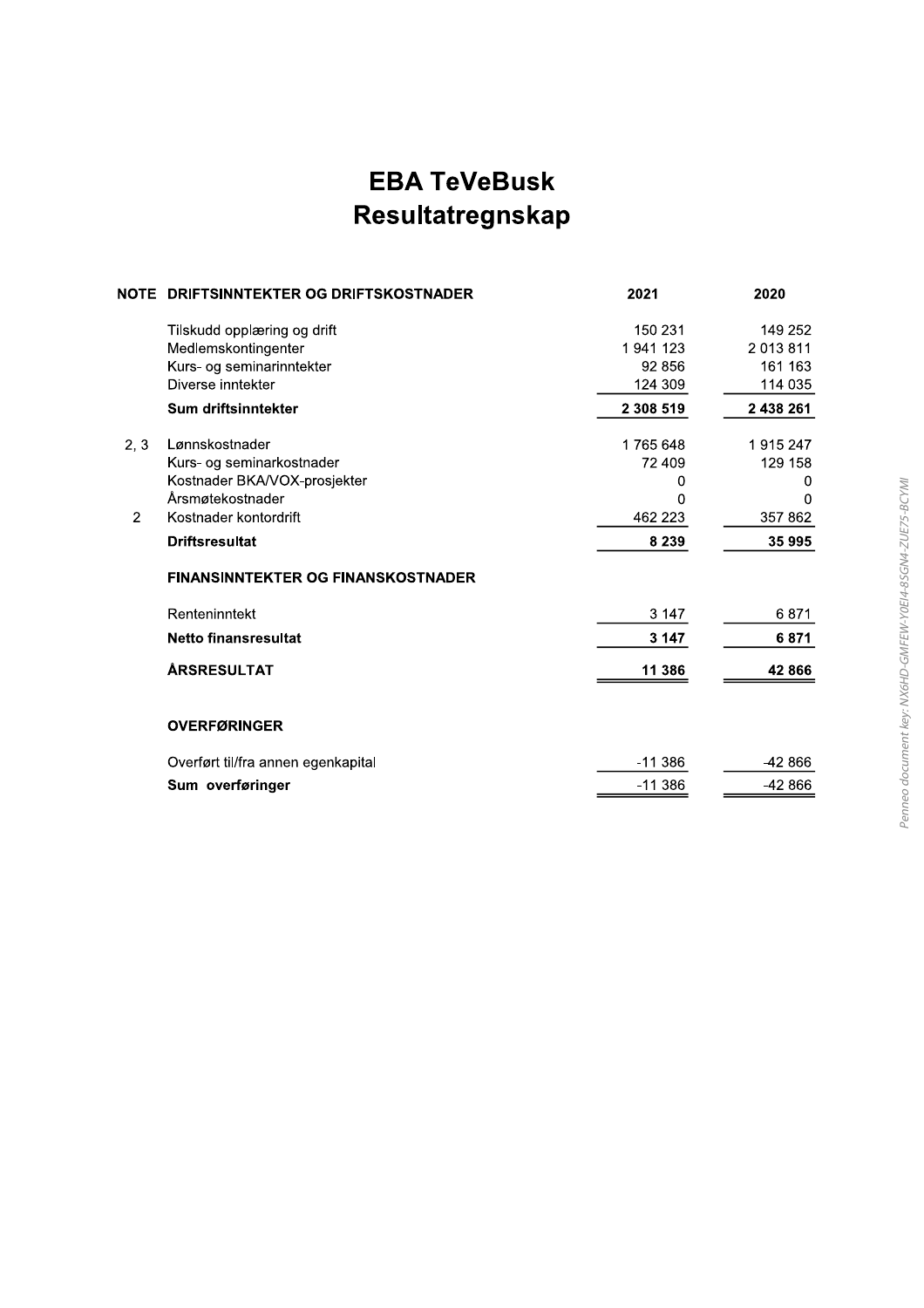# **EBA TeVeBusk Balanse pr 31. desember**

|   | <b>NOTE EIENDELER</b>                      | 2021      | 2020      |
|---|--------------------------------------------|-----------|-----------|
|   | Anleggsmidler<br>Finansielle anleggsmidler |           |           |
| 4 | Investeringer i aksjer og andeler          | 120 520   | 120 520   |
|   | Sum finansielle anleggsmidler              | 120 520   | 120 520   |
|   | Sum anleggsmidler                          | 120 520   | 120 520   |
|   | Omløpsmidler<br><b>Fordringer</b>          |           |           |
|   | Kundefordringer                            | 1 000     | 26 681    |
|   | Andre fordringer                           | 36 162    | 26 4 6 2  |
|   | Sum fordringer                             | 37 162    | 53 143    |
| 7 | Bankinnskudd, kontanter og lignende        | 3 098 793 | 3 080 526 |
|   | Sum omløpsmidler                           | 3 135 955 | 3 133 669 |
|   | <b>SUM EIENDELER</b>                       | 3 256 475 | 3 254 189 |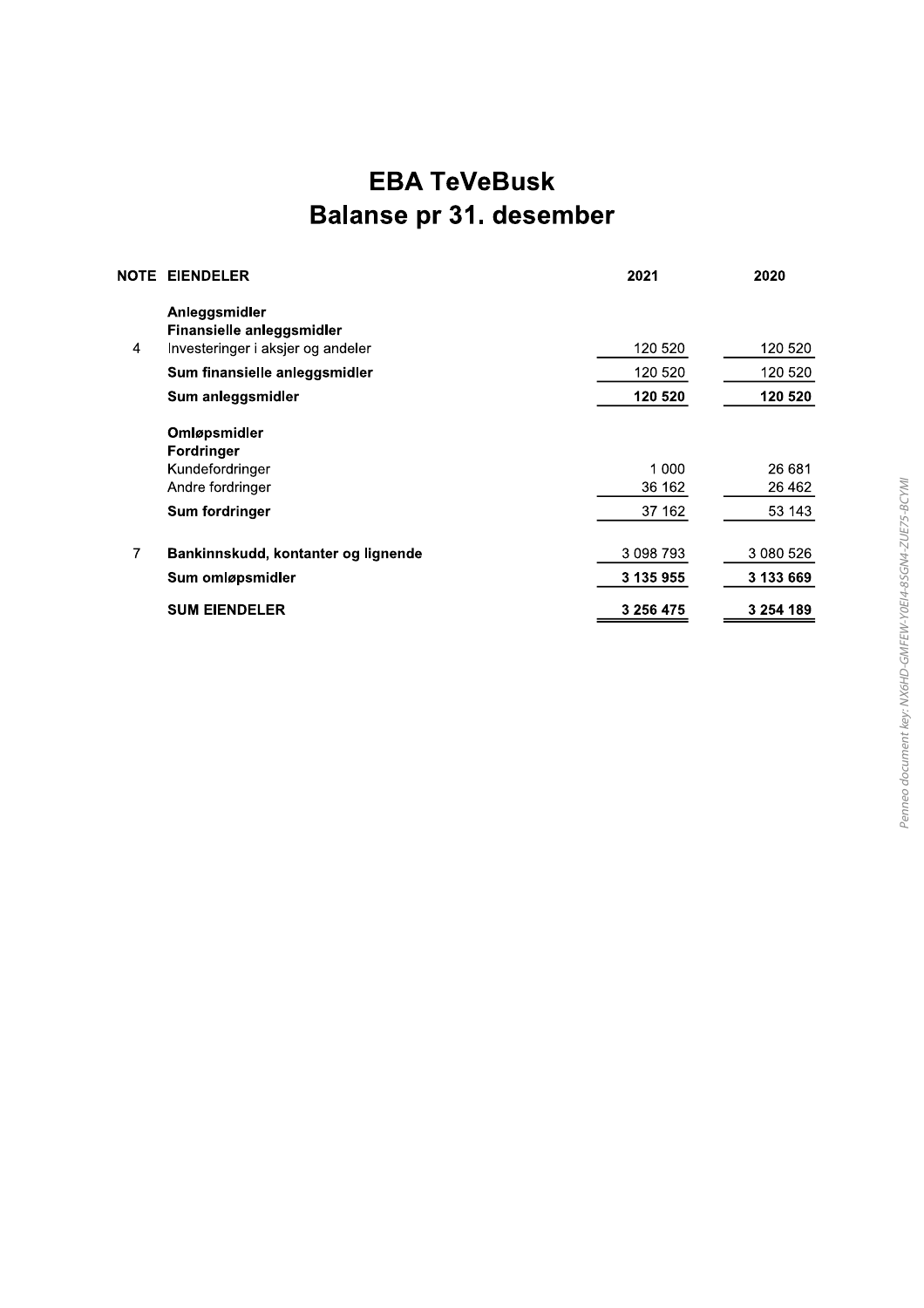# **EBA TeVeBusk Balanse pr 31. desember**

|   | <b>NOTE EGENKAPITAL OG GJELD</b>           | 2021              | 2020              |
|---|--------------------------------------------|-------------------|-------------------|
|   | <b>Egenkapital</b><br>Opptjent egenkapital |                   |                   |
| 5 | Opptjent egenkapital<br>Årets resultat     | 2913639<br>11 386 | 2870773<br>42 866 |
|   | Sum opptjent egenkapital                   | 2 925 025         | 2913639           |
|   | Sum egenkapital                            | 2925025           | 2913639           |
|   | Gjeld                                      |                   |                   |
|   | Kortsiktig gjeld                           |                   |                   |
|   | Leverandørgjeld                            | 53 851            | 19 606            |
|   | Skyldige offentlige avgifter               | 104 299           | 135 588           |
|   | Annen kortsiktig gjeld                     | 173 300           | 185 355           |
|   | Sum kortsiktig gjeld                       | 331 450           | 340 549           |
|   | Sum gjeld                                  | 331 450           | 340 549           |
|   | <b>SUM EGENKAPITAL OG GJELD</b>            | 3 256 475         | 3 254 189         |

Sem, 8. februar 2021

I styret for EBA TeVeBusk:

Lars Nicolas Hjertås Styreleder

Frode Vebostad Styremedlem

Tor Magne Nevestveit Styremedlem

Thormod Hansen Daglig leder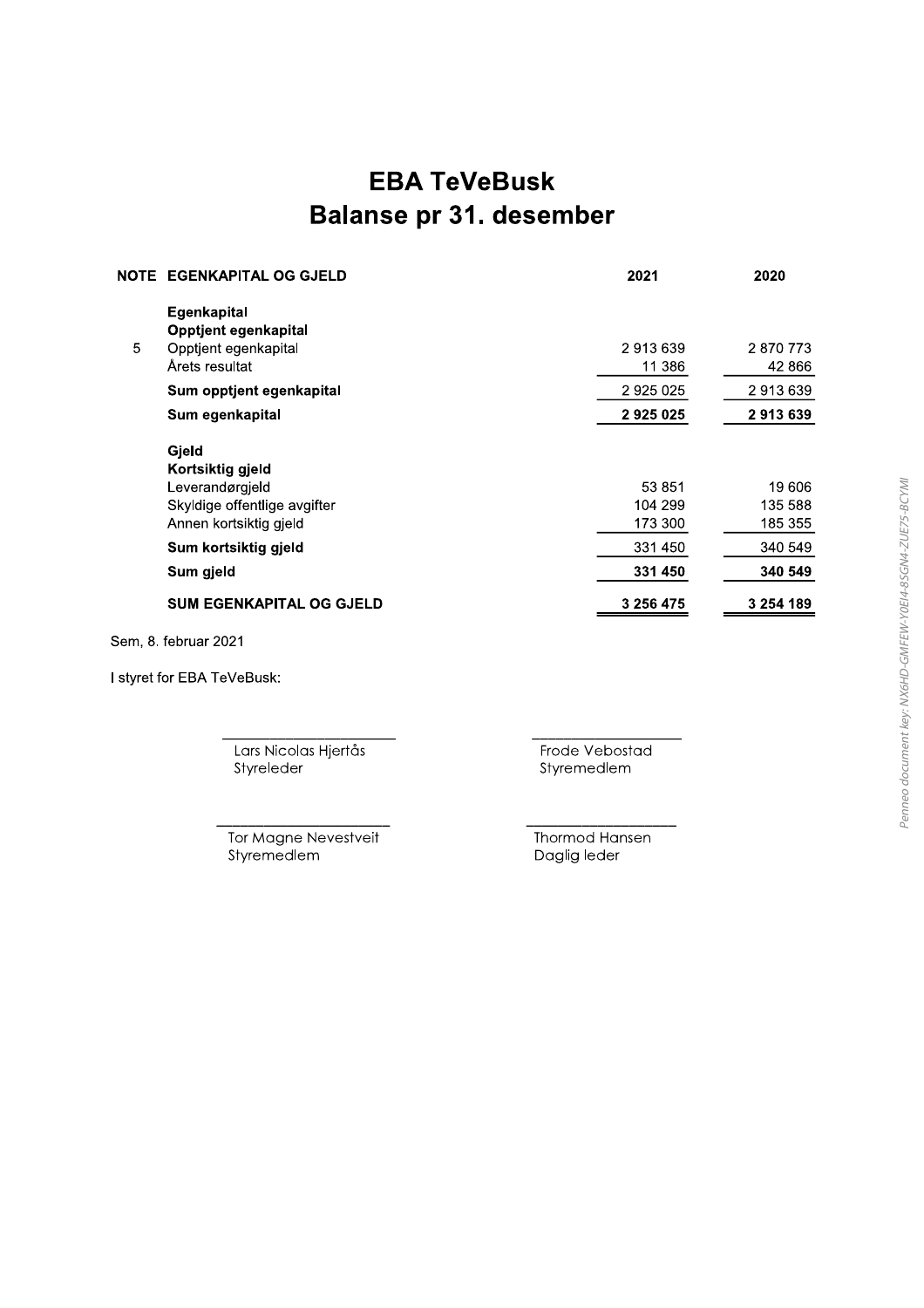# **EBA TeVeBusk**

# Noter til regnskapet 2021

#### Note 1 Regnskapsprinsipper

Årsregnskapet er satt opp i samsvar med regnskapsloven av 1998 og god regnskapsskikk for små foretak i Norge.

## Hovedregel for vurdering og klassifisering av eiendeler og gjeld

Eiendeler bestemt til varig eie eller bruk er klassifisert som anleggsmidler. Andre eiendeler er klassifisert som omløpsmidler. Fordringer som skal tilbakebetales innen et år er klassifisert som omløpsmidler. Ved klassifisering av kortsiktig og langsiktig gjeld er tilsvarende kriterier lagt til grunn.

Omløpsmidler vurderes til laveste av anskaffelseskost og virkelig verdi.

Anleggsmidler vurderes til anskaffelseskost, men nedskrives til gjenvinnbart beløp dersom dette er lavere enn bokført verdi, og verdifallet forventes ikke å være forbigående. Anleggsmidler med begrenset økonomisk levetid avskrives planmessig.

# Aksier i datterselskap

Investeringer i datterselskaper vurderes etter kostmetoden. Investeringene blir nedskrevet til virkelig verdi dersom verdifallet ikke er forbigående og det må anses nødvendig etter god regnskapsskikk. Mottatt utbytte og konsernbidrag fra datterselskapene er inntektsført som annen finansinntekt. Tilsvarende gjelder for investeringer i tilknyttede selskaper.

# **Fordringer**

Kundefordringer og andre fordringer er oppført til pålydende etter fradrag for avsetning til forventet tap. Avsetning til tap gjøres på grunnlag av en individuell vurdering av de enkelte fordringer.

## Bankinnskudd, kontanter og lignende

Bankinnskudd, kontanter ol. inkluderer kontanter, bankinnskudd og andre betalingsmidler med forfallsdato som er kortere enn tre måneder fra anskaffelse.

## Inntekter

Medlemskontingent inntektsføres i sin helhet i det året den gjelder for.

Tilskuddsinntekter regnskapsføres i perioden de er tildelt for.

Annen inntekt regnskapsføres når den er opptient, altså når krav på vederlag oppstår. Inntektene regnskapsføres med verdien av vederlaget på transaksjonstidspunktet.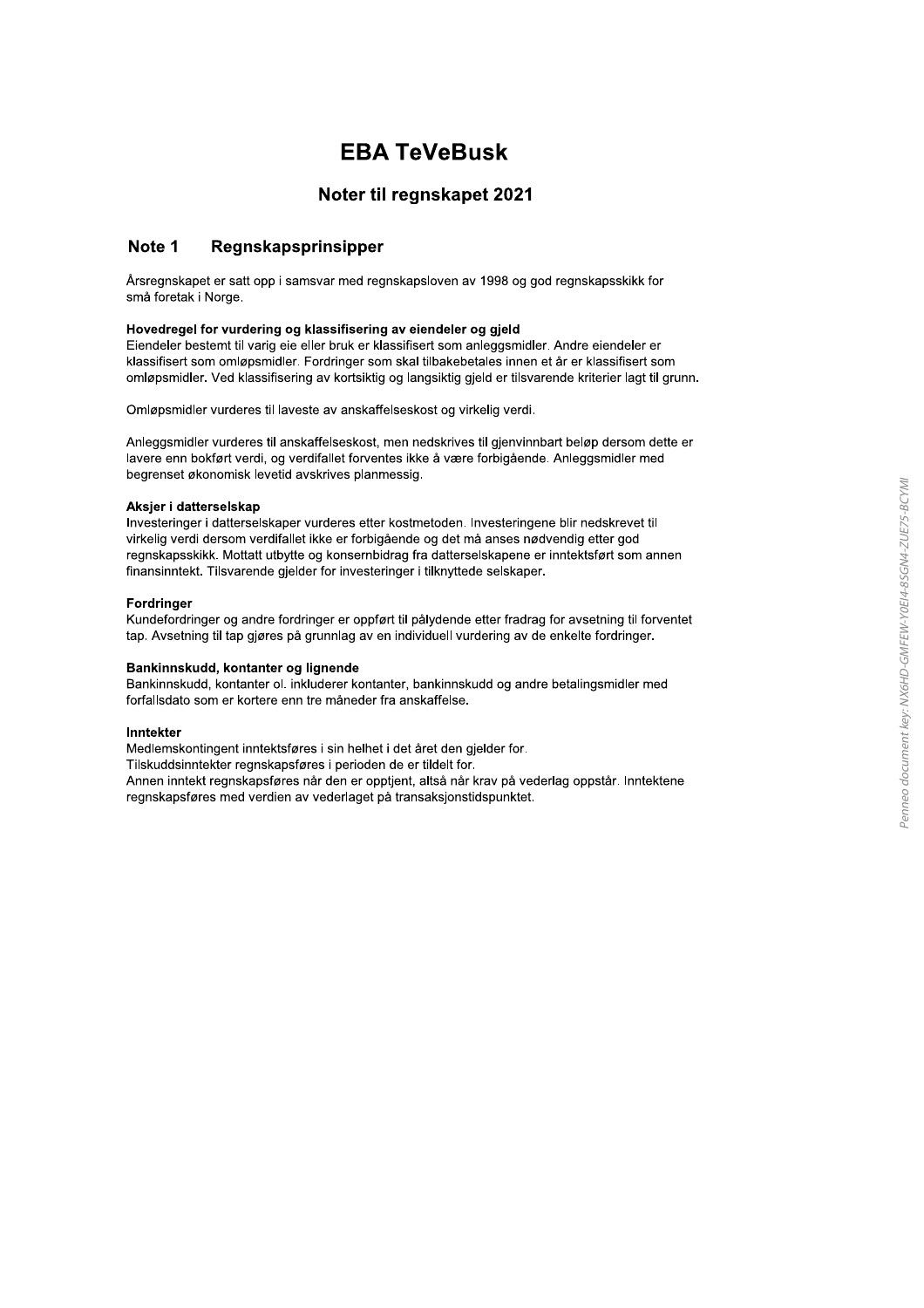#### Note 2 Antall ansatte, godtgjørelser, lån til ansatte mm

| Ytelser til ledende personer | Lønn                     | <b>Pensions-</b><br>kostnader | Andre<br>godtgj. |
|------------------------------|--------------------------|-------------------------------|------------------|
| Daglig leder                 | 1 044 061                | 41762                         | 53 376           |
| Styret                       | $\overline{\phantom{0}}$ | $\overline{\phantom{0}}$      |                  |
| Bedriftsforsamling           | -                        | -                             |                  |

Daglig leder har ikke avtaler om ytelser utover ordinær lønn, verken i arbeidsforhold eller ved opphør av dette.

# Revisor

Godtgjørelse til Deloitte AS og samarbeidende selskaper for revisjon utgjør i 2021 kr 15.900 eks. MVA. Godtgjørelse for andre tjenester utgjør kr 6.500 eks. MVA.

#### Note 3 Lønnskostnad

| Lønnskostnad                               | 2021    | 2020      |
|--------------------------------------------|---------|-----------|
| Lønn                                       | 1471780 | 1 608 783 |
| Arbeidsgiveravgift                         | 218 539 | 225 106   |
| Pensjonskostnader                          | 70 264  | 58 874    |
| Andre ytelser                              | 5065    | 22 4 8 4  |
| <b>Sum</b>                                 | 1765648 | 1915247   |
| Antall årsverk sysselsatt i regnskapsåret: | 2       |           |

#### Datterselskap, tilknyttet selskap m.v. Note 4

| Firma                                                                                | Stemme- | Eier-   | <b>Anskaffelses-</b> | <b>Resultat-</b> |
|--------------------------------------------------------------------------------------|---------|---------|----------------------|------------------|
|                                                                                      | andel   | andel   | kost                 | andel            |
| Opplæringskontor for Bygg og<br>Anleggsteknikk i Telemark Vestfold og<br>Buskerud AS | 79.90 % | 59.05 % | 117 500              | 118 100          |

#### Note 5 Egenkapital

|                        |   |   |   | Annen<br>eqenkapital | Sum<br>egenkapital |
|------------------------|---|---|---|----------------------|--------------------|
|                        |   |   |   |                      |                    |
| Egenkapital 01.01.2021 |   |   |   | 2913639              | 2913639            |
| Arets resultat         |   |   |   | 11 386               | 11 386             |
| Egenkapital 31.12.2021 | - | - | - | 2925025              | 2925025            |

#### Note 6 Pensjonskostnader, -midler og -forpliktelser

Selskapets pensjonsordninger tilfredsstiller kravene i lov om obligatorisk tjenestepensjon.

#### Note 7 **Bankinnskudd**

Bankinnskudd, kontanter og lignende omfatter bundne skattetrekksmidler med kr 87.236.